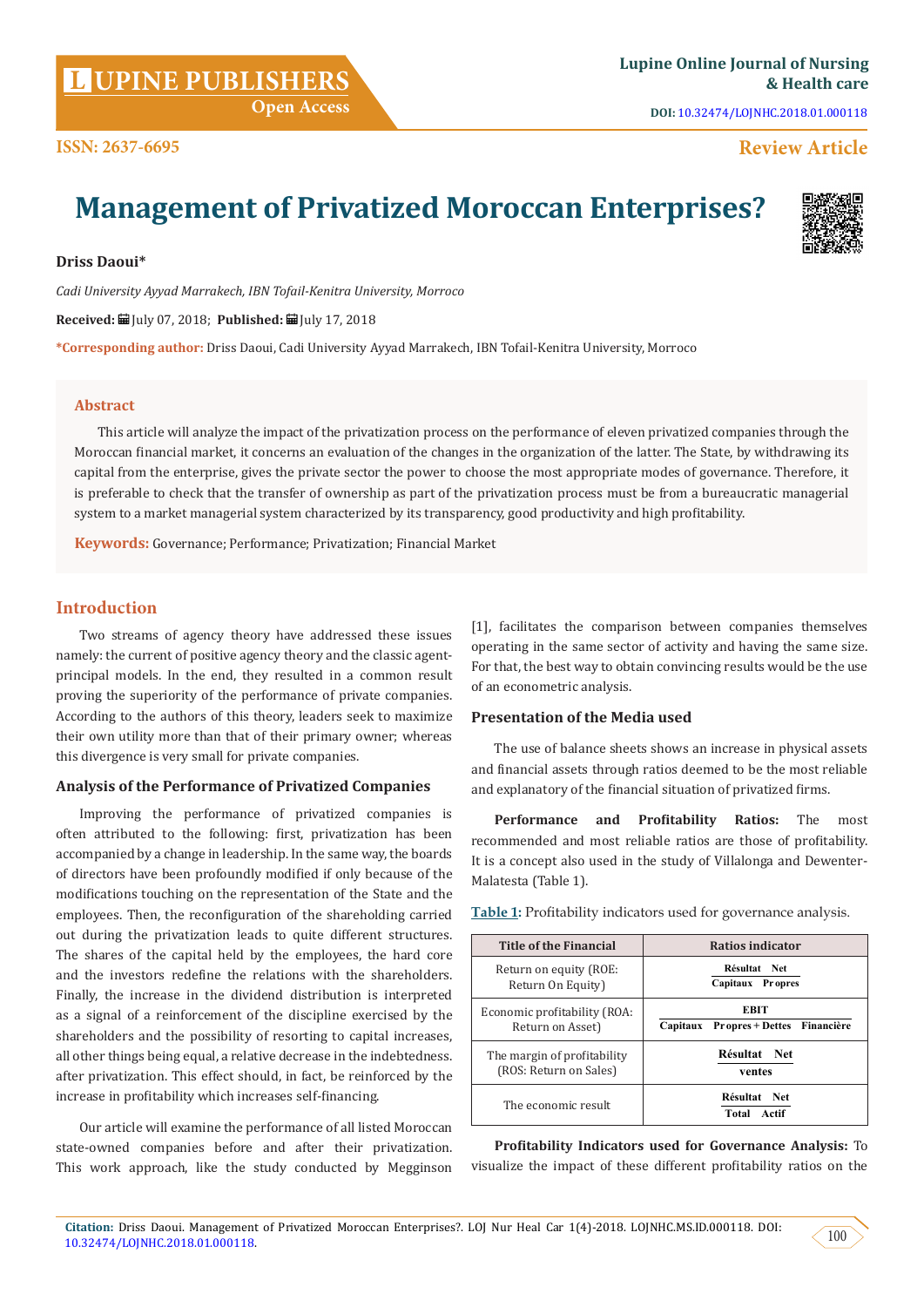performance of companies, we calculated in the average retained before their privatization (from year N-3 to N-1) and the average after privatization (of year N to  $N + n$ ). According to the results of the table, six companies have a return on equity, a profit margin and **Table 2:** The ROE trend, economic profitability, ROS and ROA.

a positive economic result. On the other hand, only three companies have satisfactory economic profitability and only four have current earnings on acceptable equity (Table 2).

|                | <b>ROE</b>      |                 | <b>Economic Profitability</b> |                 | <b>ROS</b>      |                 | <b>ROA</b>      |                 |
|----------------|-----------------|-----------------|-------------------------------|-----------------|-----------------|-----------------|-----------------|-----------------|
|                | Moven.<br>avant | Moven.<br>après | Moyen. avant                  | Moyen.<br>après | Moven.<br>avant | Moven.<br>après | Moven.<br>avant | Moyen.<br>après |
| <b>BMCE</b>    | 8,36%           | 10,42%          | 4,55%                         | 5,55%           | 8,00%           | 19,08%          | 0,68%           | 1,01%           |
| <b>EODOM</b>   | 14,20%          | 18,21%          | 7,10%                         | 8,59%           | 16,37%          | 25,22%          | 3,47%           | 4,38%           |
| <b>CTM</b>     | 9,46%           | 10,79%          | 14,76%                        | 7,61%           | 5,81%           | 8,59%           | 5,42%           | 5,66%           |
| <b>CIOR</b>    | 45,29%          | 17,97%          | 22,76%                        | 18,09%          | 15,18%          | 14,77%          | 11,29%          | 10,76%          |
| <b>FERTIMA</b> | 15,14%          | 17,54%          | 14,49%                        | 20,85%          | 2,66%           | 3,80%           | 3,93%           | 6,31%           |
| <b>GTM</b>     | 14,89%          | 68,28%          | 13,96%                        | 68,22%          | 4.28%           | $-102,57%$      | 6,02%           | $-8,85%$        |
| <b>SAMIR</b>   | 69,86%          | 35,93%          | 49,17%                        | 24,36%          | 7,52%           | 5,30%           | 13,88%          | 12,04%          |
| <b>SMI</b>     | 26,25%          | 23,76%          | 30.40%                        | 25,46%          | 18,11%          | 25,76%          | 12,19%          | 12,79%          |
| <b>SNI</b>     | 19.46%          | 19,77%          | $-0.07\%$                     | $-0.88%$        | 827%            | 139661%         | 15,07%          | 17,51%          |
| SOFAC          | 18,61%          | 2,53%           | 16,80%                        | 7,66%           | 21,19%          | 4,53%           | 3,89%           | 0,77%           |
| SONASID        | 40,41%          | 22,00%          | 19,76%                        | 25,67%          | 16,51%          | 10,91%          | 20,19%          | 12,81%          |

According to the results of the table, six companies have a return on equity, a profit margin and a positive economic result. On the other hand, only three companies have satisfactory economic profitability and only four have current earnings on acceptable equity. Regarding the most successful companies after their privatization, EQDOM returns the most its equity capital with an evolution higher than 4% (14.21 to 18.20). The company with the best economic profitability is FERTIMA with an increase of 4.5%. Profitability margin goes to BMCE Bank with more than 11%. The SNI realizes the most interesting net result compared to its total assets with an increase of nearly 2.5%. The most disadvantaged companies are the oil refinery SAMIR, being the worst-performing firm, which saw the return on its equity decline nearly -34%, its economic profitability deteriorated by nearly -25%. The most catastrophic profitability deficit margin goes to the GTM with a decrease of nearly -107%, while having a least favorable economic result of -15%.

However according to its ROE, its economic profitability and its current earnings from its equity, GTM belongs indeed to the sample of companies that have achieved a significant increase in the form without being in favor. as powerful. This is due to its negative financial position in the last year before delisting, corresponding to the year 2001, which biased the GTM's calculations and during which its equity, its current result, its EBIT and its result net were negative. Regarding SNI, its profitability margin is certainly interesting, but does not reflect the reality of its performance because its turnover, which is necessary to calculate this ratio, is not a reliable indicator. As mentioned above, the SNI is a holding company that does not have an operating production, which leads it to have a basic turnover and too low. Its main resources come

from its financial products made up of the consolidated profits of its subsidiaries.

#### **Financial Ratios for Productivity**

The different ratios we will use will aim to measure efficiency before and after privatization. On this occasion, these productivity indicators will compare the wage bill in relation to: the volume of activity of each company, its capacity for wealth creation, its net profit and its total balance sheet. The indicators used are summarized as follows

#### **Indicators of Effectiveness (Table 3)**

The results of the ratios obtained in the table presented in the appendices show that the SNI holding company presents the most remarkable average growth in terms of a share of the profitability compared to the personnel charge and on the other hand to a decrease in its remuneration. salary compared to the total of its balance sheet. This ratio remains insignificant compared to this firm because it has no productive operation despite the significant increase in its turnover in relation to the said charge. In this context, the EQDOM achieved an increase in this productivity indicator by increasing the volume of its activity from 13 to 15 times its payroll. The BMCE has the best productivity in terms of the decrease of its staff in wealth creation. With respect to the ratios for the most inefficient privatized companies, SONASID and GTM reported a loss of profitability due to high labor costs. The latter also experienced with CIOR a significant decline of almost a third of their activity volume in relation to the number of their workforce. The importance of the payroll is confirmed for this cement company, which unfortunately settles in the first place, having a decrease in its capital intensity. SAMIR occupies the place of the least productive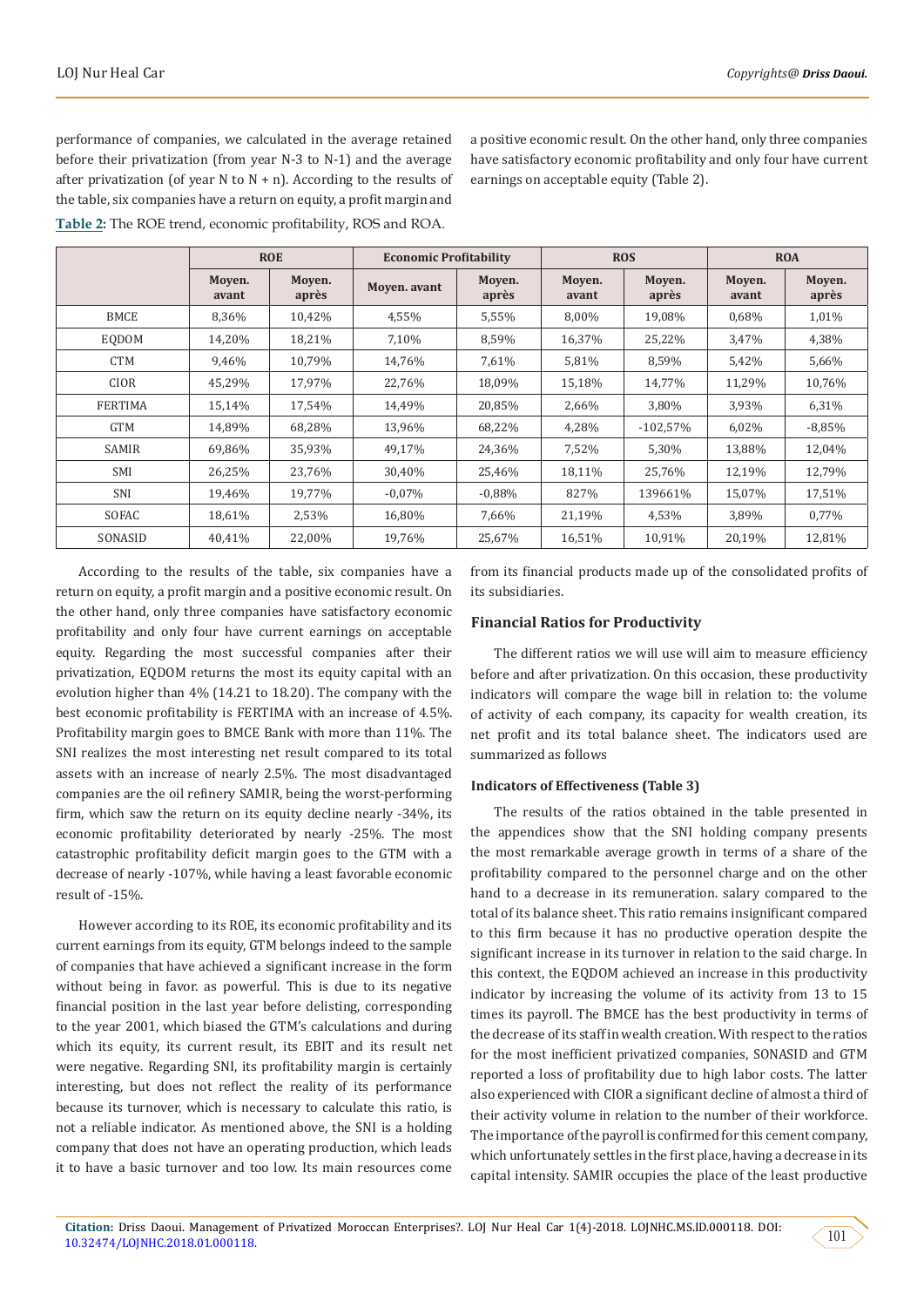company since the part of its added value absorbed by its personnel load has more than tripled from 11% to more than 39%.

| Title of the Financial                               | Ratios Financiers                            |  |  |
|------------------------------------------------------|----------------------------------------------|--|--|
| The wage share in<br>profitability growth            | <i>RésultatNet</i><br><i>ChargePersonnel</i> |  |  |
| The wage share in the<br>volume of activity          | <b>Ventes</b><br>Charge Personnel            |  |  |
| Capital intensity                                    | <b>TotalActif</b><br>ChargePersonnel         |  |  |
| The share of employees<br>in the creation of wealth. | Personnel<br>Charge<br>Valeur<br>Ajoutée     |  |  |

**Table 3:** Indicators needed for the evaluation of effectiveness.

#### **The use of the Wilcoxon test**

To determine the impact of privatization on other economic performance variables, median-difference tests (Wilcoxon test) [2] will be applied to the averaging series calculated before and after privatization. According to the results obtained, we note that the impact of the privatization process on the performance of privatized public enterprises is very controversial. This is confirmed by the evolution of the averages and medians of some ratios that represent interesting results, while several other indicators lead to mixed and disappointing results.

The most obvious conclusion to draw from the table is that the Wilcoxon test rejects the null hypothesis of no privatization effect for only three ratios: Turnover/Payroll, Debts Financial/CAF and Personnel Expense/Value Added.

#### **Wilcoxon Test Results Analysis [3]**

Regarding the first line of analysis corresponding to the performance evaluation by profitability, the positive trend is for the ROS, whose average growth is increasing, meaning that the net result of the majority of the companies examined has increased compared to that of their sale; however, the median has declined somewhat. The spectacular growth of the average of this result is inflated for that of the SNI holding company for which the turnover does not constitute a reliable element of evaluation of the performance. The second line of analysis relating to financing decisions shows interesting results since the averages of the three ratios relating to the evolution of financial debts are decreasing, which means that the new private governments of privatized companies favor the financing of their activity. using their equity and their cash flow (CAF). The ratio related to the comparison of financial debts with the CAF is significant because it is only increasing for 27% of firms.

This situation is confirmed by the significant drop, nearly 9 times the average, of the CIF/Investment ratio, which authenticates the recourse to the use of self-financing by seven companies studied out of eleven to realize their strategy of investment. Regarding the third axis related to productivity indicators, we can conclude that the privatization process was not accompanied by a wave of dismissal but by the retention of staff and the hiring of new employees. For this purpose, it should be noted that the most important ratio of this Wilcoxon test study on averages is the ratio between turnover and staff costs. This ratio shows that the evolution of the volume of activity is slower than that of the wage bill resulting in a fall in its average and its median, whereas just 27% of the establishments were able to raise this indicator following their privatization.

This situation is partly confirmed by the absorption of the personnel burden of a large part of the value added following the increase in the median of the related ratio. The evolution of this ratio is almost 73% of the companies studied. However, the interesting fall of the average of the said ratio is to be qualified because of the result of the SNI whose added value does not constitute a reliable reference of analysis for reasons which we quoted later. On the other hand, the net result and total assets of most of privatized companies are higher than their personnel costs.

The investment strategy is a favorable axis of analysis for understanding the performance training and expansion policy adopted by the new managers. We note that the increase of investments in terms of turnover is important and concerns more than 81% of companies. This means that the investment policy is disproportionate since it is only accompanied by a weak growth in the volume of activity. Investment interest in new governance is even reflected in the large number (72.73%) of companies that have experienced an increase in their investments relative to the total of their balance sheet due to a rising median but an average overall decline in this financial indicator.

Also, is it worth mentioning an interesting event corresponding to the recourse to external growth by privatized companies since the financial fixed assets are increasing in comparison with the totality of the fixed assets. This may explain the initiative taken by more than half of the new owners of privatized companies seeking to invest in other companies by increasing their equity investments. For the final line of analysis on the distribution of dividends, it undeniably confirms the rule that private property seeks to maximize its profits and dividends. This is explained by the fact that the two ratios relating to the allocation of dividends are growing since they concern nearly 7 out of 11 firms in terms of progression compared to turnover and nearly 55% of firms when it comes to the distribution of net income. Based on these explanations of the various ratios and as a first glimpse of the results, we conclude that the impact of the privatization process, observed over a period ranging from 6 to 11 years, remains below what the public authorities and investors could hope. This translates into a decrease in the performance indicators corresponding to the profitability and productivity that are necessary to guarantee a good profitability of the shareholders of the company and its durability.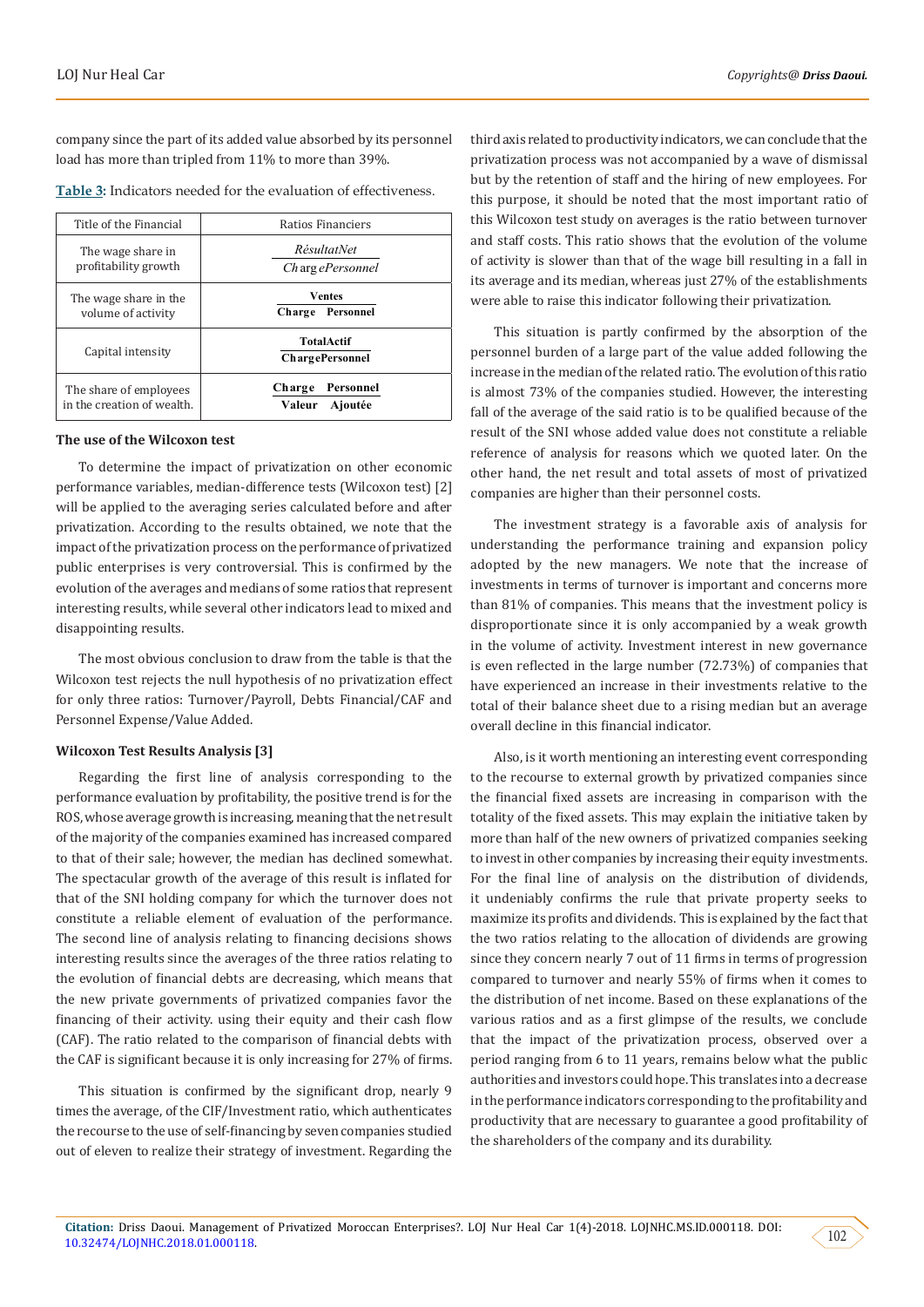#### **Dynamic Performance Review**

The aim is to integrate new explanatory indicators corresponding to the environment of the privatization process, the new organizational composition and the profitability mechanisms evaluated by the effects of investment leverage.

#### **Presentation of the Model [4]**

To better analyze the formation of the performance over time of the companies transferred during the period of privatization, we opted for a regression model like the scientific researches of the authors Ehrlich, Villalonga and Alexandre. Thus, to explain the performance variable represented by the variation of the ROA that we have chosen as the most significant and that will be maintained for each company, this regression model will retain 5 variables that we will judge as the most reliable to illustrate the role of the temporal aspect in the formation of the performance. The choice of the dependent variable is since it is less used than the other profitability ratios. The regression model that we adopted is as follows. The first explanatory variable is time-related and represented by "t", it is calculated from the first year of analysis for 3 years before privatization to the last year of analysis in 2006.

### $performance_{u} = a_{i} + b_{i} * t + b_{i} * p + b_{i} * tp + b_{i} * CA + b_{i} * Cycle + c_{i}$

The second variable is silent, corresponding to the preprivatization period which takes the value 0, after privatization, it takes the value "1". This variable is named "p" in relation to the privatization phase. The third variable "t \* p" consists of the interaction between these two first variables whose references, for each of the companies, will be the variable to explain for the second model [5]. Then, the turnover, presented in the formula by the sign "CA", is the fourth variable retained. It is considered, according to our reasoning, as a relevant variable representing the barometer of the evaluation of the volume of the activity of a privatized company.

The fifth is the last variable in relation to the economic cycle serves as an excellent reference for the representation of the effect of the transferred business environment, namely the variation of gross domestic product designated by the "cycle" during the period before and after privatization that may explain the circumstances leading to this process.

#### **The Results of the Model**

This model is based on an analysis of the pre- and postprivatization period carried out on each company studied to be able to visualize and explain the dynamic effect of the performances realized for each one of them. This applies by observing the results of the t-statistic test of the coefficients of the explanatory variables, the constant and the common variables that will be compared with respect to the ROA economic return variable. To measure the significance of this coefficient t-statistic test, we integrated the rejection test of the null hypothesis of no difference at 1%, 5% and 10%. This allowed us to distinguish the most significant results [6].

It should also be noted that it is necessary to qualify the results obtained from three companies whose regression model did not give good interpretations. It is the company CIOR ( $R^2 = 0.28$ , adjusted  $R^2 = 0.08$ , DW = 0.83), from FERTIMA ( $R^2 = 0.17$ , adjusted  $R^2$  = -0.15, DW = 1.54) and from GTM ( $R^2$  = 0.30, adjusted  $R^2$  = -0.50, DW = 1.72). Thus, 8 out of 11 privatized companies can be very well explained by the regression model, representing nearly 73% of the sample.

**a)** The results for the privatization effect variable "p" reflect static performance information after the privatization period since its dummy value is 1, whereas before the transfer it was 0.

**b)** The variable "t" provides information on economic profitability over all the years analyzed before and after privatization.

**c)** The variable "t \* p" rather shows the change in trends in performance analyzed through dynamic efficiency. When a result of this variable is positive, it indicates that performance increases more after privatization than before and vice versa (the negative result means that the performance is decreasing following privatization).

Regarding the diagnosis of the results of privatization variable "p", it is positive only for 5 companies and negative for the remaining 6 [7]. This diagnosis is not even favorable for half of the firms transferred. In addition, three companies represent positive and significant results while three others are significantly negative.

These results make it possible to confirm those obtained by the Wilcoxon test and that we support the fact that privatization does not make it possible to clearly confirm the achievement of performance, at least from the point of view of the information processed of a static nature [8,9].

#### **Conclusion**

In general, the various situations mentioned above confirm the fact that the privatization process was not a catalytic effect to make the transferred companies profitable for at least the longterm period we analyzed (13 years). In addition, most of privatized companies have a CAF that manages to cover all their investments because the median trend of the ratio is indeed falling but exceeds 148%. This means that the private governance of most privatized firms adequately manages their CAF by finding a satisfactory financial autonomy to minimize their financial dependence vis-àvis credit institutions.

In addition, the investment strategy represents a satisfactory result showing the interest of private governance to invest more to ensure prosperity for its business. This is reflected in the significant increase, in terms of median, of investment compared to the volume of activity, especially during the entire analysis period. M Finally, the positive impact of the privatization process on the transferred